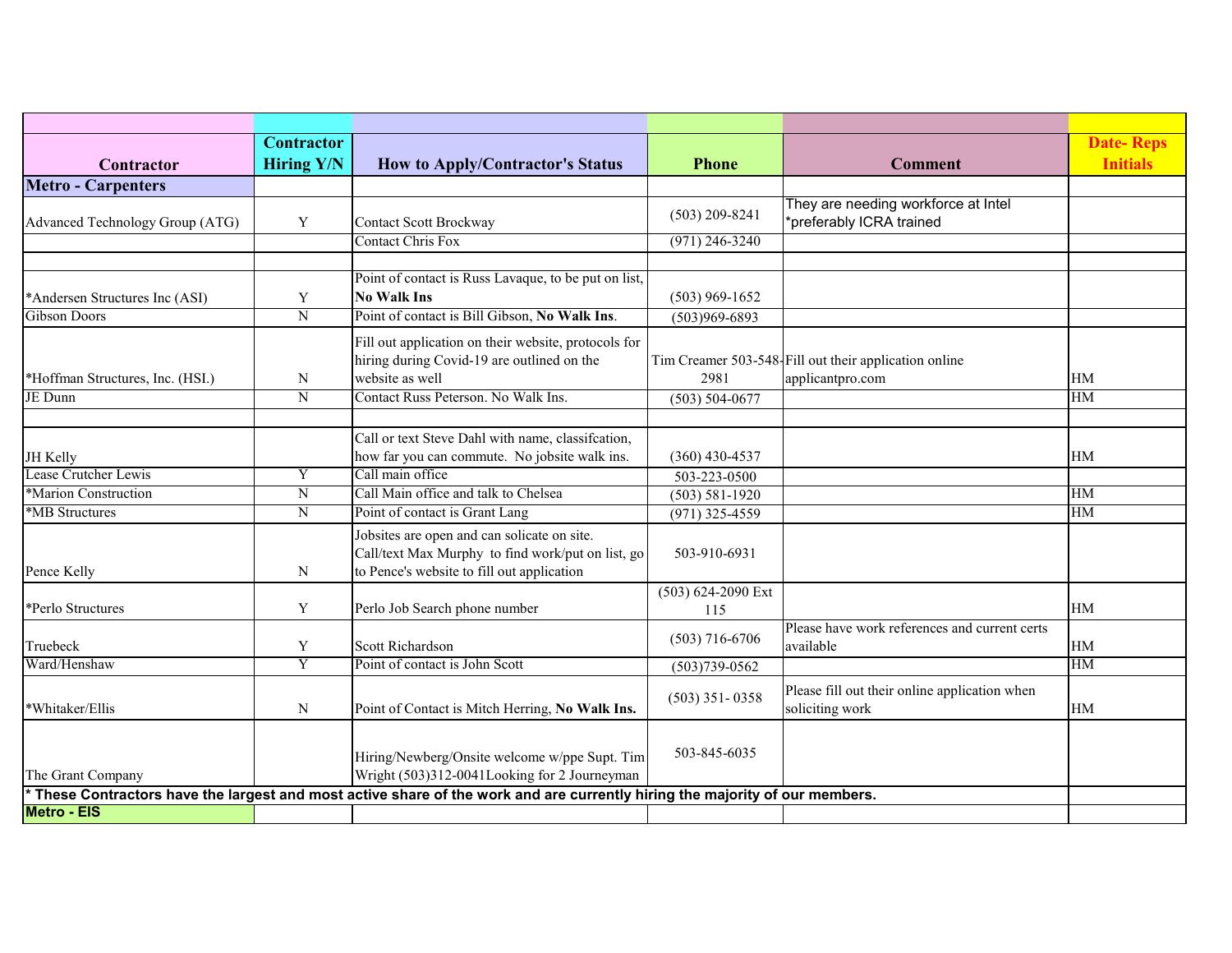|                                      | <b>Contractor</b>       |                                                        |                   |                                               | <b>Date-Reps</b> |         |
|--------------------------------------|-------------------------|--------------------------------------------------------|-------------------|-----------------------------------------------|------------------|---------|
| Contractor                           | <b>Hiring Y/N</b>       | <b>How to Apply/Contractor's Status</b>                | <b>Phone</b>      | <b>Comment</b>                                | <b>Initials</b>  |         |
|                                      |                         |                                                        |                   | 3/25 In about 3 weeks they will be needing    |                  |         |
|                                      |                         |                                                        |                   | about 12 workers                              |                  |         |
| Advanced Technology Group (ATG)      | Υ                       | Call /Joe Hanks                                        | (971) 563-8547    | Framers/Hangers/Acoustical Ceiling.           | JS 3/25          |         |
|                                      |                         |                                                        | (425)299-8456 or  |                                               |                  |         |
| <b>Alliance Partitions</b>           | N                       | Call Alec Dallman or Dale greaves                      | (206)954-9544     | 2/25/22 still maintaining til                 | JL 2-25          |         |
|                                      |                         | Apply online - www.anningjohnson.com or call Alex      |                   |                                               |                  |         |
| Anning/Johnson                       | Y                       | Gonzalez                                               | (503) 519-8878    | 2/25/22 still maintaining til                 | JL 2-25          |         |
| <b>Art Cortez</b>                    | N                       | Call Zach Silva                                        |                   | (503) 317-2134 2/25/22 maintaining right now. | $JL$ 2-25        |         |
|                                      |                         |                                                        |                   | 2/25/22 Looking for general Forman and        |                  |         |
|                                      |                         |                                                        |                   | they have 4 Gyms coming up at the end of      |                  |         |
|                                      |                         |                                                        |                   | March for Centenial school district in in     |                  |         |
|                                      |                         |                                                        |                   | Gresham. Also the final phase for heritage    |                  |         |
| <b>BEK</b>                           | Y                       | call Jesse Sheppard                                    | (360)907-6568     | high school in Vancouver is coming up         |                  | JL 2-25 |
|                                      |                         |                                                        |                   |                                               |                  |         |
|                                      |                         |                                                        |                   | 2/25/ a project in Oregon City called         |                  |         |
|                                      |                         |                                                        |                   | Adventist credit union should be starting up  |                  |         |
| <b>Cascade Accoustics</b>            | Υ                       | Call Ken Curry to make an Appointment                  |                   | (971) 804-5908 February 14th                  | JL 2-25          |         |
| Caslin Inc                           | Ν                       | Call John Hendrix                                      | $(503)$ 931-6144  | 2/25/22 still maintaing                       | JL 2-25          |         |
| Fortis                               | N                       | Call Andy Martin                                       |                   | (503) 680-9813 2/25/22 still maintaining      | JL 2-25          |         |
|                                      |                         |                                                        |                   | 2/25/22 looking for workforce for various     |                  |         |
|                                      |                         | Fred Shearer and Sons will still accept walk-ins.      |                   | jobs all over/ they are looking for members   |                  |         |
| Fred Shearer&Sons                    | У                       | Members will follow SD protocols in FSS's office.      | 971 235-9113      | w/clean room expierince                       | JL 2-25          |         |
|                                      |                         |                                                        |                   | 2/25/2022 looking for Carpenters for          |                  |         |
| <b>Harlens Drywall</b>               | Υ                       | Call John Dudley                                       | 360 772-4975      | various jobs coming up                        | JL 2-25          |         |
| <b>Hoffman Specialty Contracting</b> |                         |                                                        |                   |                                               |                  |         |
| (HSC)                                | N                       | Call Jeff Parker                                       | (971)888-2964     | 2/25/21 still maintaining                     |                  | JL 2-25 |
|                                      |                         |                                                        |                   | 2/25/22 will be looking to be putting         |                  |         |
|                                      |                         |                                                        |                   | members on at the end of the month for        |                  |         |
| Harver Co.                           | Υ                       | Call Marcus Rodriguez                                  |                   | (503) 572-0199 Benson high school             | JL 2-25          |         |
| Insulation Contractors of Oregon     | $\overline{\mathsf{N}}$ | <b>Call Fred Spalding</b>                              | $(360)$ 823-1390  | 2/25/22 still maintainig                      | $JL$ 2-25        |         |
|                                      |                         | Call Ted Wiberg, call there hiring hotline at 503-507- |                   |                                               |                  |         |
| Interior/Exterior Specialist IES     | N                       | 2159                                                   | 503-507-2159      | 2/25/22 still maintaing                       | JL 2-25          |         |
| Insulpro                             | N                       | Contact Matt Hector                                    | 503 250 4289      | 2/25/22 still Maintaining                     | JL 2-25          |         |
|                                      |                         | Visit office at 1780 23rd st Salem Or. or call         |                   |                                               |                  |         |
| LP Company                           | N                       | Alex Rux                                               | (503) 932-7917    | 2/4/22 holding Steady                         | JL 2-25          |         |
| <b>Flint Contracting Interiors</b>   | N                       | Jeremy Hakin                                           | $(971)713 - 0018$ | 2/25/22 still maintaing                       | $JL$ 2-25        |         |
| Professional lath&Plaster            | N                       | Call Nathaniel Hartley                                 | 925 207-2899      | 2/25/2022 holding steady                      | JL 2-25          |         |
| <b>Western Partions inc</b>          | N                       | Call Dion Cowles                                       | 503 939-1738      | 2/25/22 holding steady                        | $JL$ 2-25        |         |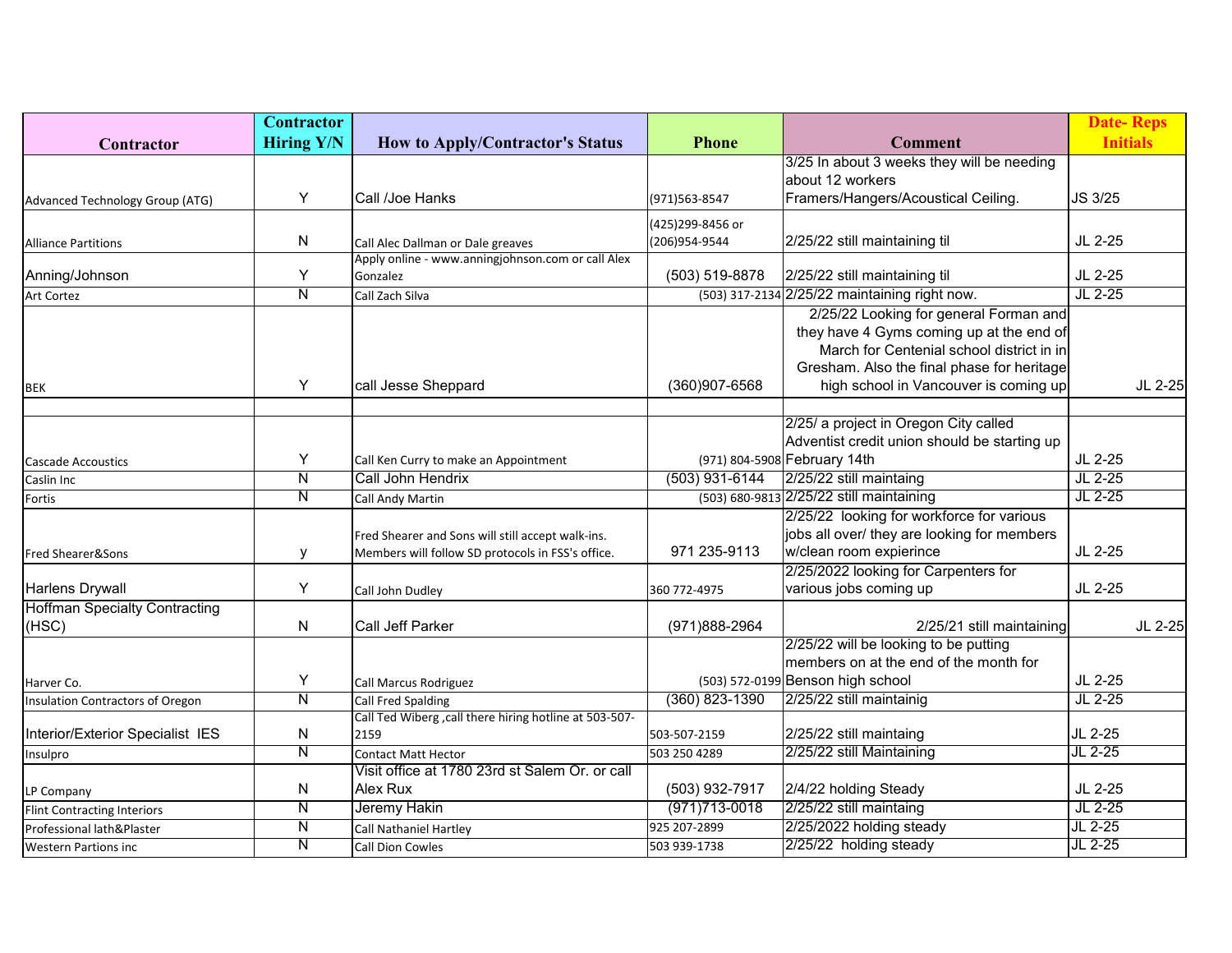|                                       | <b>Contractor</b>       |                                                   |                                              |                                              | <b>Date-Reps</b> |
|---------------------------------------|-------------------------|---------------------------------------------------|----------------------------------------------|----------------------------------------------|------------------|
| Contractor                            | <b>Hiring Y/N</b>       | <b>How to Apply/Contractor's Status</b>           | <b>Phone</b>                                 | <b>Comment</b>                               | <b>Initials</b>  |
|                                       |                         |                                                   |                                              | 2/25/22 will be looking for workforce mid    |                  |
| Performance Contracting, Inc. (PCI)   | Y                       | Call Robert Henderson                             | 503 437-2333                                 | march                                        | JL 2-25          |
|                                       |                         |                                                   |                                              |                                              |                  |
| <b>Metro - Scaffold</b>               |                         |                                                   |                                              |                                              |                  |
| BrandSafway                           | ${\bf N}$               | Call Danny Johnston                               | $(503)$ 209-1154                             |                                              | MN               |
| Northwest Scaffolding                 | Ñ                       | Call Vince Lombardi                               | $(503)$ 307-0525                             |                                              | MN               |
| <b>Scaffold Erectors</b>              | $\overline{N}$          | Call Steve Spencer                                | $(503) 709 - 2422$                           |                                              | MN               |
|                                       |                         |                                                   |                                              |                                              |                  |
|                                       |                         |                                                   | https://form.jotform.co<br>m/202796207555057 |                                              |                  |
| <b>SDB</b>                            | N                       | Complete online information for hiring            |                                              | Complete online information for hiring       | MN               |
|                                       |                         |                                                   |                                              | PCI is looking for JM scaffold erectors call |                  |
| PCI Scaffolding                       | Y                       | <b>Chris Atkins</b>                               | 503-989-5323                                 | Chris Atkins                                 | <b>MN</b>        |
| <b>API</b> Scaffolding                | Y                       | <b>Joseph Ruiz</b>                                | 715-441-7485                                 | API is looking for JM Scaffold Erectors      | MN               |
| <b>Vancouver Area</b>                 |                         |                                                   |                                              |                                              |                  |
| <b>Emrik Construction</b>             |                         | Call Darin Messingheimer                          | $(503) 701 - 8272$                           |                                              |                  |
| Conco                                 | ${\bf N}$               | Call Corey Baker                                  | $(503)$ 719-3048                             |                                              |                  |
|                                       |                         | To put your name on the list.Call/Text Steve Dahl |                                              |                                              |                  |
|                                       |                         | with name. phone #, classifcation, how far you    |                                              |                                              |                  |
|                                       |                         | can commute.                                      |                                              |                                              |                  |
| JH Kelly                              | N                       | No jobsite walk ins.                              | $(360)$ 430-4537                             |                                              |                  |
|                                       |                         |                                                   | (503) 624-2090 Ext                           |                                              |                  |
| Perlo Structures                      |                         | Perlo Job Search phone number                     | 115                                          |                                              |                  |
| Skanka                                |                         | Call the Portland Office                          | $(503)$ 382-0900                             |                                              |                  |
|                                       |                         |                                                   |                                              |                                              |                  |
| Bridge & Highway - OR/SW/WA           |                         |                                                   |                                              |                                              |                  |
|                                       |                         |                                                   |                                              | Crewing up. Projects in Molalla, Covallis, & |                  |
| Carter & Co.                          | Y                       | Call Nate Ropkins                                 | $(503)$ 871-2674                             | Medford                                      | DW 3/28          |
| Legacy                                | $\overline{\rm N}$      | Please Call Office                                | $(503) 749 - 1818$                           |                                              |                  |
| <b>MJ</b> Hughes                      | N                       | Call Mike Hughes                                  | $(360)$ 448-7451                             | Crewed up, projects wrapping up              | DW 3/25          |
| Wildish                               | ${\bf N}$               | Contact Scott Vogl                                | $(503) 784 - 5005$                           | McMinnville crewing up Mid-Late May          | DW 3/25          |
| Waldron & Sons                        | N                       | <b>Contact Elroy Waldron</b>                      | $(541)$ 280-4671                             |                                              |                  |
|                                       |                         |                                                   |                                              |                                              |                  |
|                                       |                         |                                                   |                                              |                                              |                  |
| <b>Pile Driving - OR/SW/WA</b>        |                         |                                                   |                                              |                                              |                  |
| <b>Advanced American Construction</b> | $\mathbf Y$             | Contract Kyle Izatt                               | $(503)$ 445-9000                             | Need D1.5 Cert Welders & Marine Forman       |                  |
| Dewitt                                | $\overline{\mathrm{Y}}$ | Call Garth                                        | $(503) 810 - 0424$                           | Multiple Projects Starting in April & May    | DW 3/25          |
| Omega Morgan                          |                         | Contact Grayson Hart                              | $(503) 647 - 7474$                           |                                              |                  |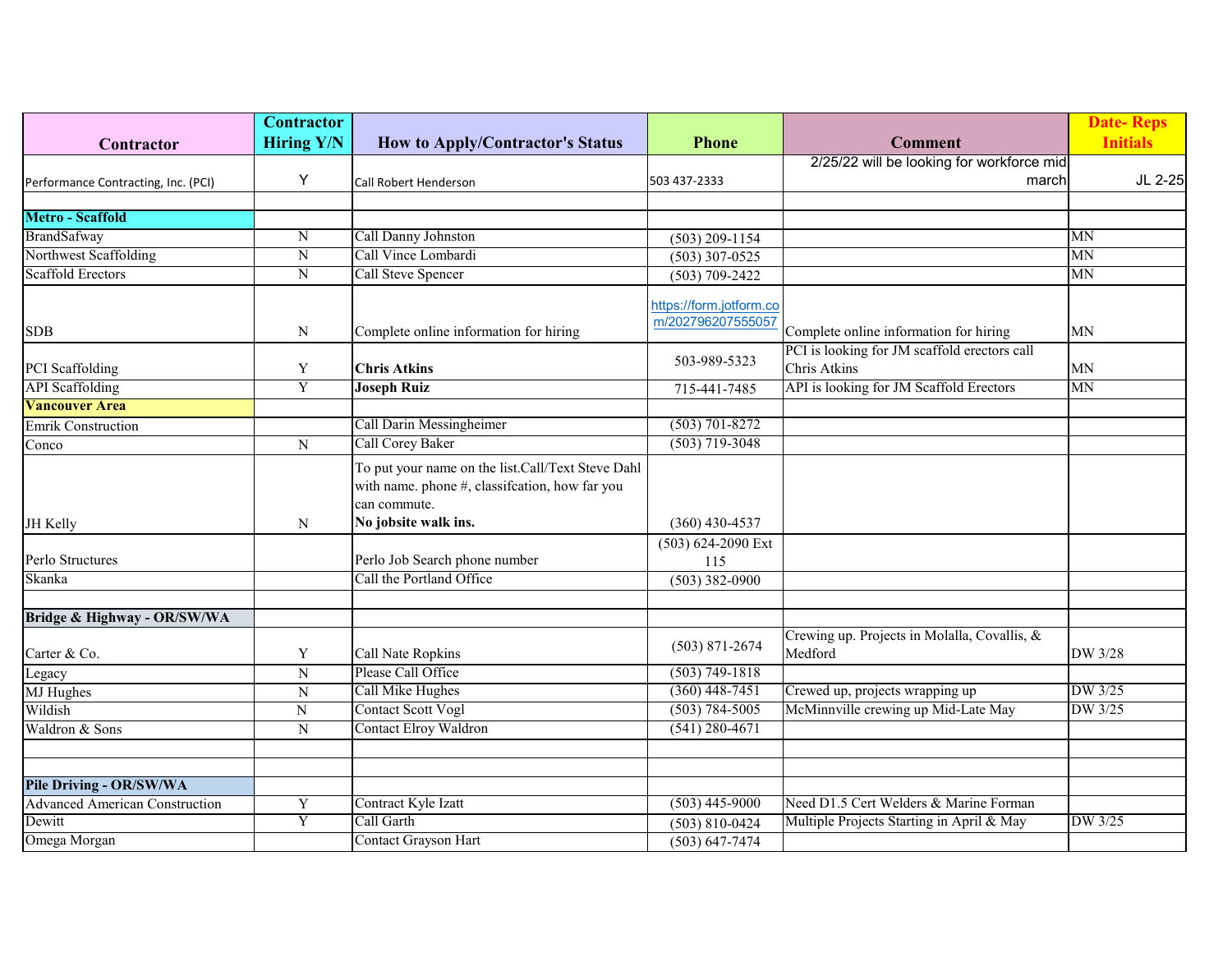|                                          | <b>Contractor</b>  |                                                                          |                                        |                                                                         | <b>Date-Reps</b> |
|------------------------------------------|--------------------|--------------------------------------------------------------------------|----------------------------------------|-------------------------------------------------------------------------|------------------|
| Contractor                               | <b>Hiring Y/N</b>  | <b>How to Apply/Contractor's Status</b>                                  | <b>Phone</b>                           | <b>Comment</b>                                                          | <b>Initials</b>  |
| Pacific foudnation                       | N                  | Call Matt Jannings                                                       | $(360)$ 200-6608                       | crewed up                                                               |                  |
| <b>West Coast Contractors</b>            |                    | For work opportunities contact Tim Smith                                 | $(541)$ 267-7689                       |                                                                         |                  |
|                                          |                    |                                                                          |                                        |                                                                         |                  |
|                                          |                    | Most millwright work is slow currently with                              |                                        |                                                                         |                  |
| Millwrights - OR/SW/WA                   |                    | delayed projects due to Covid-19.                                        |                                        |                                                                         |                  |
|                                          |                    |                                                                          |                                        | Please text Matt and he will respond back when                          |                  |
| CH Murphy                                |                    | <b>Contact Matt Twiggs</b>                                               | $(360)$ 355-0612                       | he is available                                                         |                  |
| Harder Mechanical                        |                    | Contact Dan Filbin or Dave Grace                                         | $(503) 281 - 1112$                     |                                                                         |                  |
| <b>High Caliber Millwrights</b>          |                    | <b>Contact Brandon Hellervik</b>                                         | $(503)$ 984-6669                       |                                                                         |                  |
| JH Kelly                                 |                    | Contact Dennis Still or Mark Stroud                                      | $(503)$ 953-4458                       |                                                                         |                  |
| JR Merit                                 |                    | <b>Contact Dale Horner</b>                                               | $(360) 693 - 7474$                     |                                                                         |                  |
| North Bank Civil & Marine                | N                  | Most jobs shut down, Contact Kainin directly                             | $(360)$ 984-3336                       |                                                                         |                  |
| Omega Morgan                             |                    | Contact Don Hanson or Randy Rosin                                        | $(503) 647 - 7474$                     |                                                                         |                  |
| <b>Ontime Services</b>                   |                    | Contact Tony Pena                                                        | $(360) 823 - 9498$                     |                                                                         |                  |
| Platinum Industrial                      |                    | <b>Contact Mike Trotter</b>                                              | $(360) 852 - 3237$                     |                                                                         |                  |
| Professional Mechanical, Inc             |                    | Contact Jason Isom                                                       | $(541)$ 928-7782                       |                                                                         |                  |
| R&H Mechanical, Inc                      |                    | <b>Contact William Maestas</b>                                           | $(503)$ 349-1320                       |                                                                         |                  |
| Zero Downtime                            |                    |                                                                          | $(800)$ 270-6044                       |                                                                         |                  |
| <b>Trade Show Work</b>                   |                    |                                                                          |                                        |                                                                         |                  |
| Fern Exposition                          | Y                  | TRADESHOW IS BACK, THERE WILL BE                                         | 800 953-6444                           | PLEASE GO TO nwcarpenters.org TO FIND                                   | $JL-2-25$        |
| <b>GES</b>                               | Y                  | LOTS OF OPPORTUNITY IN                                                   | PLEASE CALL                            | OUT HOW TO GET ON THE OUT OF WORK   JL 2-25                             |                  |
|                                          |                    |                                                                          | <b>CENTRAL</b>                         |                                                                         |                  |
| Freeman Co.                              | Y                  | <b>MARCH AND APRIL</b>                                                   | <b>DISPATCH</b>                        | LIST.                                                                   | $JL-2-25$        |
| <b>Greater Oregon Areas</b>              |                    |                                                                          |                                        |                                                                         |                  |
| <b>Salem - Mid Valley Gen Carpenters</b> |                    |                                                                          |                                        |                                                                         |                  |
|                                          |                    | Please call the office for potential work in Marion,                     |                                        |                                                                         |                  |
|                                          |                    | Linn,<br>and Benton Counties                                             |                                        |                                                                         |                  |
| Andersen Structures Inc                  | Y                  | call Christne Davison for employment                                     | $(541) 754 - 1948$<br>$(503)$ 474.7273 | HP reqesting vaccinated workforce / cleanroom   TS 2-28<br>Lincoln city | <b>TS 2-28</b>   |
| D & S Concrete                           | $\mathbf Y$        |                                                                          | $(503)$ 777-5531                       |                                                                         | <b>HM</b>        |
| <b>Emerick Construction</b>              | ${\bf N}$          | Call John Stursa for employment<br>Call GBC Office for job opportunities | $(541) 752 - 0381$                     |                                                                         | <b>TS 2-28</b>   |
| <b>GBC</b> Construction                  | ${\bf N}$          |                                                                          |                                        | holding stead                                                           |                  |
|                                          |                    | All Application to be submitted on-line at                               |                                        |                                                                         |                  |
| Hoffman Structures Inc.                  | N                  | www.hoffmanstructures.applicantpro.com                                   |                                        |                                                                         | HМ               |
| <b>ISEC</b>                              | $\overline{\rm N}$ | Call office for possible employment.                                     | 360-885-3100                           | no answer                                                               | <b>TS 2-28</b>   |
| JE Dunn                                  | $\mathbf N$        | Call Butch Fielder                                                       | $(503)$ 407-1648                       | no answer                                                               | <b>TS 2-28</b>   |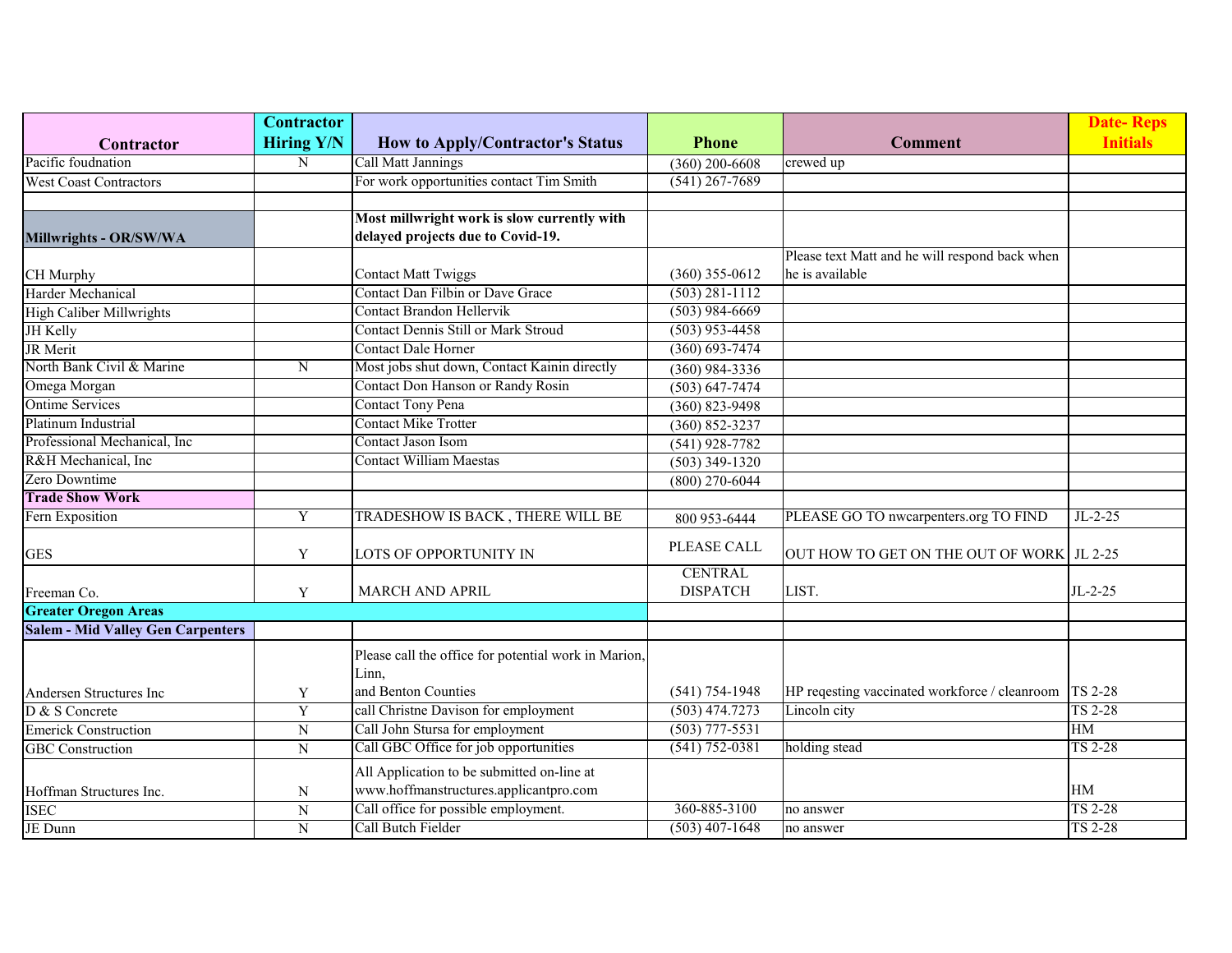|                                             | <b>Contractor</b>       |                                                    |                    |                                          | <b>Date-Reps</b> |
|---------------------------------------------|-------------------------|----------------------------------------------------|--------------------|------------------------------------------|------------------|
| Contractor                                  | <b>Hiring Y/N</b>       | <b>How to Apply/Contractor's Status</b>            | <b>Phone</b>       | <b>Comment</b>                           | <b>Initials</b>  |
|                                             |                         | Contact Aaron West - AaronWest@jsperrott.com       |                    |                                          |                  |
| JS Perrot                                   | Y                       | 503-234-1880                                       | 503-234-1880       |                                          | <b>TS 2-28</b>   |
| <b>JS</b> Perrot                            | $\overline{\mathrm{Y}}$ | Northern & Southern Division Contact Noe           | $(971)$ 284-2657   |                                          | <b>TS 2-28</b>   |
| Lease Crutcher Lewis                        | N                       | Call the office                                    | $(503)$ 223-0500   | holding steady                           |                  |
| La Russo concrete                           | ${\bf N}$               | Call Angle Escamilla                               | $(503)$ 989-2575   | holding steady                           | <b>TS 2-28</b>   |
| <b>Marion Construction</b>                  | ${\bf N}$               | Contact Jake Schmidt                               | $(971) 599 - 8886$ | holding steady                           | <b>TS 2-28</b>   |
| P & C Construction                          | ${\bf N}$               | Call the office for job opportunities-John Scott   | $(503) 739 - 0562$ | no answer                                | <b>TS 2-28</b>   |
| Pence/Kelly Construction                    | N                       | <b>Contact Max Murphy</b>                          | $(503)$ 910-6931   | holding steady                           | <b>TS 2-28</b>   |
| Perlo Structures                            | N                       | For employment opportunities Call Tim Kofsted      | $(503)$ 701-8150   | holding steady                           | <b>TS 2-28</b>   |
| TGC - T Gerding                             | N                       | Contact Brian Zeller - Text                        | $(541)$ 230-4141   | holding steady                           | <b>TS 2-28</b>   |
| Triple C Construction                       | Y                       | Contact Jody Allison                               | $(541)$ 905-7150   |                                          | <b>TS 2-28</b>   |
| The Grant Co.                               | N                       | CALL OFFICE for possible employment.               | 1503-845-6035      | holding steady                           | <b>TS 2-28</b>   |
| <b>Salem - Mid Valley - EIS</b>             |                         |                                                    |                    |                                          |                  |
| Anning & Johnson                            | ${\bf N}$               | Contact Mario Castillo                             | $(503) 519 - 4708$ | holding steady                           | TS 2-28          |
| <b>Bridgeway Contracting</b>                | No return call          | Contact Jerry Valencia                             | $(541) 606 - 2571$ |                                          | <b>TS 2-28</b>   |
| Cascade Acoustics, Inc.                     | Y                       | Call the office for employment opportunities       | $(503) 612 - 0100$ |                                          | <b>TS 2-28</b>   |
| Caslin Interiors                            | $\overline{N}$          | Call John Hendrix                                  | $(503)$ 931-6144   | holding steady                           | <b>TS 2-28</b>   |
| Harver Company                              | $\overline{N}$          | Michael Bohl                                       | 971-724-2261       | holding steady till first of MAY         | <b>TS 2-28</b>   |
| Interior Exterior Specialists (IES)         | N                       | Text for employment Ted Wyberg                     | $(503)$ 209-8137   | holding steady                           | <b>TS 2-28</b>   |
| LP Company                                  | Y                       | Visist the office at 1780 23rd St, S Salem, OR     | $(503)$ 370-8499   | looking for Journeyman                   | <b>TS 2-28</b>   |
| Mid Valley Commercial Construction          | $\overline{N}$          | Contact Jesse Sam Bailey for employment            | 503-804-6417       | holding steady                           | <b>TS 2-28</b>   |
| Performance Contracting Inc. (PCI)          | ${\bf N}$               | Robert Henderson                                   | $(503)$ 437-2333   | holding steady                           | <b>TS 2-28</b>   |
| Western Partitions Inc. (WPI)               | $\overline{Y}$          | Call Office for possible employment.               | 541-338-9700       | need Journeyman                          | <b>TS 2-28</b>   |
|                                             |                         | Salem North Call Dian Cowls - Sheet rocking        |                    |                                          |                  |
| Western Partitions Inc. (WPI)               | N                       | opportunities Call                                 | $(503)$ 939-1738   | holding steady                           | <b>TS 2-28</b>   |
| Vanco                                       | N                       | Call Mike Van Atta                                 | $(541)409 - 2051$  | holding steady                           | TS 2-28          |
|                                             |                         |                                                    | Connor 541-480-    |                                          |                  |
| <b>DBI</b>                                  | N                       |                                                    | 98319              | not working in the valley                | TS 2-28          |
| <b>Eugene/Lane County-Carp/EIS/Scaffold</b> |                         |                                                    |                    |                                          |                  |
| Andersen Structures(Eugene)                 |                         | Joe Hubbard                                        | 541-514-5794       |                                          | JH 3/24          |
| BrandSafway (Eugene/Mid-Valley              |                         | <b>Contact Travis Wescott</b>                      | 541-501-0518       | <b>SCAFFOLD ERECTION</b>                 | JH 3/24          |
|                                             |                         |                                                    |                    |                                          |                  |
|                                             |                         | first fill out an application at whitakerellis.com |                    | GEN CARP/CONCRETE FORMWORK -             |                  |
| Whitaker/Ellis Builders                     |                         | and then call Mitch Harring for oppurtunity        | 503-351-0358       | Current projects in Corvallis and Salem  | JH 3/24          |
| McKenzie Commercial                         |                         | <b>Toby DeMasters</b>                              | 541-729-2561       | GEN CARP - Lots of school work this year | JH 3/24          |
|                                             |                         |                                                    |                    |                                          |                  |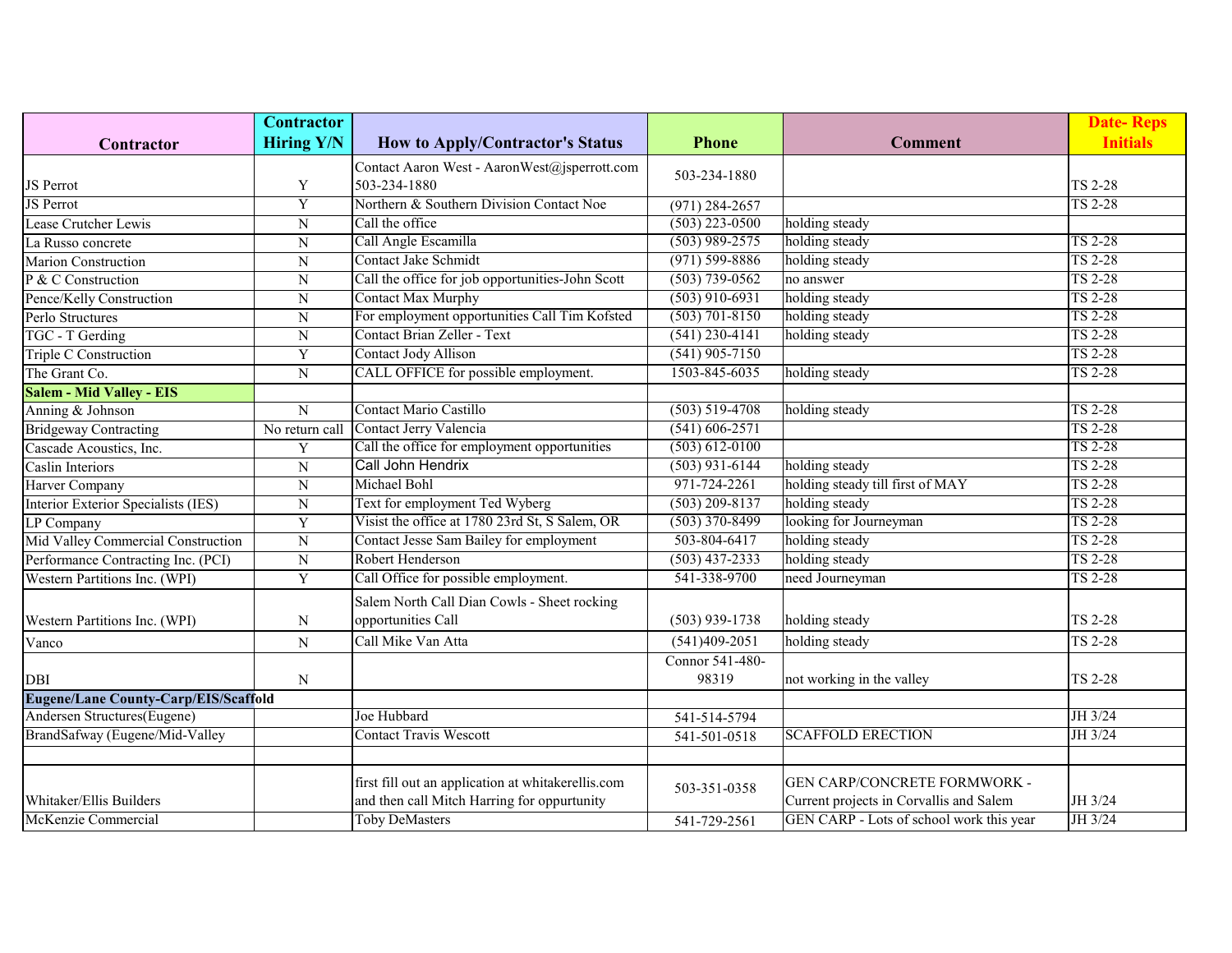|                                        | <b>Contractor</b> |                                           |                    |                                                | <b>Date-Reps</b> |
|----------------------------------------|-------------------|-------------------------------------------|--------------------|------------------------------------------------|------------------|
| Contractor                             | <b>Hiring Y/N</b> | <b>How to Apply/Contractor's Status</b>   | <b>Phone</b>       | <b>Comment</b>                                 | <b>Initials</b>  |
|                                        |                   |                                           |                    | RESIDENTIAL FINISH - carpentry, current        |                  |
|                                        |                   |                                           | 866-691-2719       | oppurtunities in Portland, Seattle and Bend    |                  |
| Neil Kelly(Eugene)                     |                   | https://www.neilkelly.com/join-our-team/  |                    | locations.                                     | JH 3/24          |
|                                        |                   |                                           |                    | EIS/GEN CARP - Bridgeway is an EIS             |                  |
|                                        |                   |                                           | 541-606-2571       | contractor as well as a General Contractor and |                  |
|                                        |                   |                                           |                    | hires EIS Carpenters as well as General        |                  |
| <b>Bridgeway Contracting</b>           |                   | Contact Jerry Velincia                    |                    | Carpenters                                     | JH 3/24          |
| Mid-Valley COmmercial Construction     | Y                 | <b>Contact Sam Bailey</b>                 | 503-804-6417       | EIS - N. Eugene HS                             | JH 3/24          |
| LP Company                             |                   | Call Salem Office                         | 503-370-8499       | EIS - work in Corvallis, Eugene and Salem      |                  |
| TGC(TGerding)                          |                   | <b>Contact Brian Zeller</b>               | 541-230-4141       | GEN CARP - Text info to Brian weekly           |                  |
|                                        |                   |                                           |                    |                                                |                  |
| The Harver Co.                         |                   | Michael Bohl                              | 971-724-2261       | <b>EIS/GEN CARP</b>                            |                  |
|                                        |                   |                                           |                    |                                                |                  |
|                                        |                   |                                           | 541-501-0092       | EIS - working on both 12 story buildings in    |                  |
| Western Partions (Mid Valley)          |                   | <b>Contact Jesse Winner</b>               |                    | Eugene                                         |                  |
| <b>Wildish Building Construction</b>   |                   | <b>Contact Kevin Froehlich</b>            | 541-521-9856       | GEN CARP - Check with Kevin Weekly             |                  |
|                                        |                   |                                           |                    | GEN CARP - Concrete/site service Journey       |                  |
| Lease Crutcher Lewis                   |                   | Contact Matt Walters/Stop by N. Eugene HS | 503-307-1087       | Carps needed                                   |                  |
|                                        |                   |                                           |                    | GEN CARP - Looking for coast                   |                  |
| Lease Crutcher Lewis                   | Y                 | Contact Matt Hayner/LCC Florence          | 503-730-2607       | carpenters/Florence                            |                  |
|                                        |                   |                                           |                    | GEN CARP - Wood framing contractor - Will      |                  |
| <b>Anker Constructors</b>              |                   | Contact Michael Heim                      | 360-762-1623       | also self perform door and hardware work       |                  |
|                                        |                   |                                           |                    | <b>GEN CARP/CONCRETE FORMWORK - Visit</b>      |                  |
|                                        |                   |                                           |                    | UofO Residence Hall/15th & Agate/Speak         |                  |
| Pence Kelly Concrete                   |                   | Contact Max Murphy                        | 503-910-6931       | w/Trevor                                       |                  |
|                                        |                   |                                           |                    | GEN CARP/EIS - Upcoming work in                |                  |
| Mortenson                              | Y                 | <b>Contact Josh Berry</b>                 | 503-320-2101       | Eugene/Current work in PDX                     |                  |
| <b>Coos County - General Carpenter</b> |                   |                                           |                    |                                                |                  |
|                                        |                   |                                           |                    | GEN CARP - call weekly for opportunity,        |                  |
| Scott Partney Construction             | Y                 | <b>Contact Scott Partney Office</b>       | $(541) 756 - 7060$ | looking for carpenters local to Coos Bay area  |                  |
|                                        |                   |                                           |                    |                                                |                  |
| West Coast Construction                |                   | Contact Chad Walker                       | 541-435-4748       | <b>GEN CARP/PILE BUCK</b>                      |                  |
|                                        |                   |                                           |                    | <b>GEN CARP/BRIDGE CARPS/PILE BUCK</b>         |                  |
|                                        |                   |                                           |                    | Looking for apprentice welders to work in Coos |                  |
| Legacy                                 | Y                 | <b>Contact Russ Nunley</b>                | 503-991-3102       | Bay                                            |                  |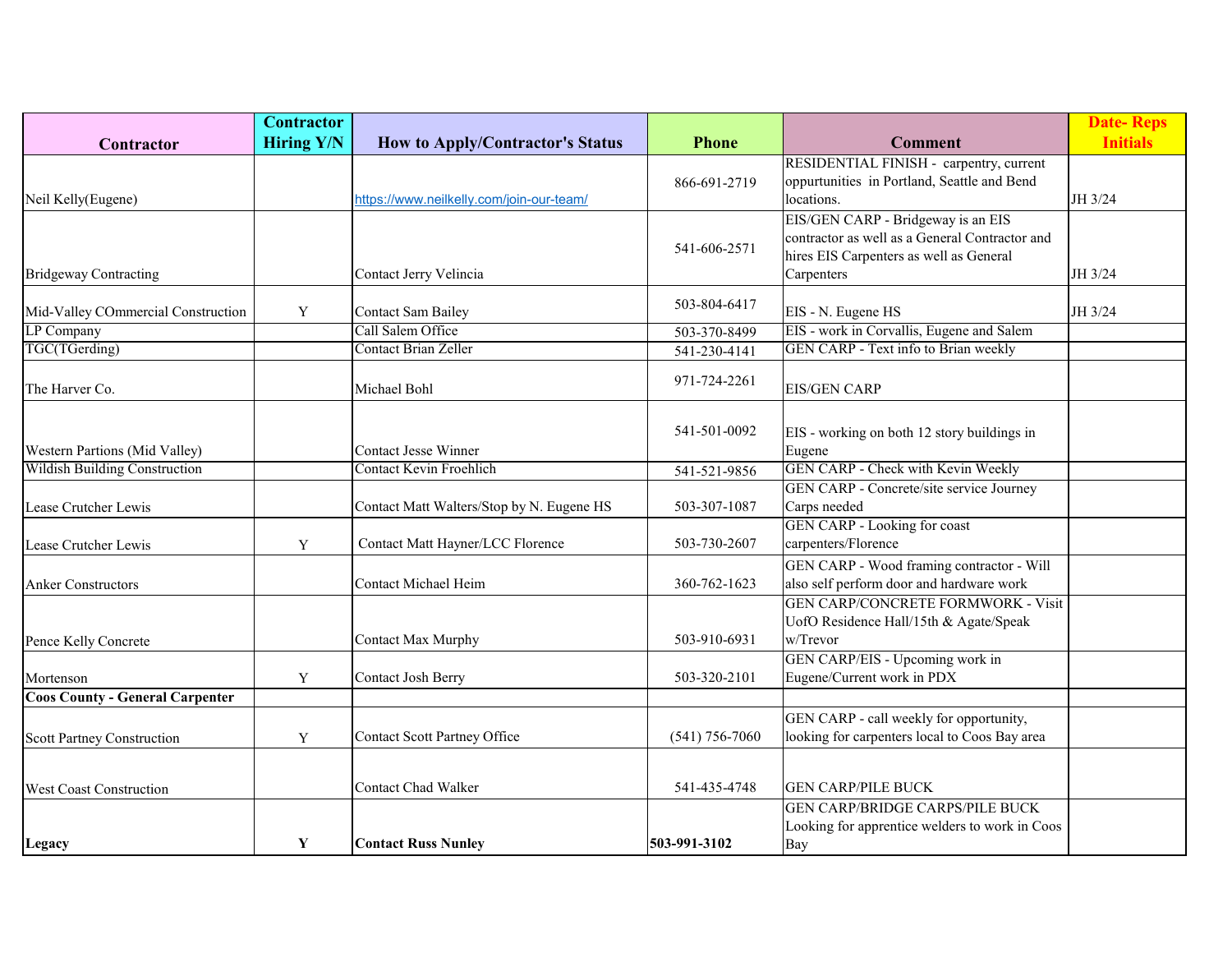|                                                                                                | <b>Contractor</b> |                                                                                         |                      |                                                                                                                       | <b>Date-Reps</b> |
|------------------------------------------------------------------------------------------------|-------------------|-----------------------------------------------------------------------------------------|----------------------|-----------------------------------------------------------------------------------------------------------------------|------------------|
| Contractor                                                                                     | <b>Hiring Y/N</b> | <b>How to Apply/Contractor's Status</b>                                                 | <b>Phone</b>         | <b>Comment</b>                                                                                                        | <b>Initials</b>  |
| Southern Oregon /Medford,<br>Jackson, Josphine, Klamath,<br><b>Douglas, and Curry Counties</b> |                   |                                                                                         |                      |                                                                                                                       |                  |
| <b>West Coast Contractors</b>                                                                  | Y                 | Contact Tim Smith - Office                                                              | $(541)$ 267-7689     | Call office for Southern Oregon work<br>opportunities                                                                 | JK               |
| Carter & Co.                                                                                   | Y                 | Call office for work opportunities                                                      | $(503)$ 371-4582     | Ashland state line bridge shut down for winter.<br>Several smaller bridges to start after 1st of the<br>year Hwy 140. | $\rm JK$         |
| Andersen Const                                                                                 | $\mathbf Y$       | Stop by the project or call Supt Mike Peirce                                            | $(503) - 793 - 2035$ | March 2022 start for concrete site work. May be<br>looking for concrete hands.                                        | $\rm JK$         |
| S&B James                                                                                      | $\mathbf Y$       | Call Office for job opportunities                                                       | $(541) 826 - 5668$   | Looking for Journymen Carpenters. Several<br>projects lined up for 2022.                                              | JK               |
| Kiewitt                                                                                        | $\mathbf Y$       | Contact Jason Malloy @<br>jason.malloy@kiewit.com                                       | $(808) - 753 - 7963$ | 2 yr project weather permitting Klamath Falls                                                                         | JK               |
| WPI                                                                                            | Y                 | Call Jesse Winner                                                                       | $(541) - 501 - 0092$ | Needs Steel Stud Framers 6 and Hangers 10 at<br>Asante Hospital Medford                                               | $\rm JK$         |
|                                                                                                |                   |                                                                                         |                      |                                                                                                                       |                  |
| <b>Central/Eastern Oregon</b><br><b>Bend/Redmond Prineville &amp;</b><br><b>Boardman</b>       |                   |                                                                                         |                      |                                                                                                                       |                  |
| <b>DBI</b>                                                                                     | ${\bf N}$         | <b>Contact Conner Weise</b>                                                             | 541-480-9831         |                                                                                                                       |                  |
| Fortis Construction                                                                            | $\overline{Y}$    | Ben Anderson (Prineville Area)                                                          | 541-233-6835         |                                                                                                                       |                  |
| <b>Granite Construction</b>                                                                    | N                 | <b>Contact Matt Sidwell</b>                                                             | $(360) 831 - 2377$   |                                                                                                                       |                  |
| Harver Group                                                                                   | N                 | <b>Contact Marty Johnson</b>                                                            | $(971)$ 271-4071     |                                                                                                                       |                  |
| Selco Credit Union                                                                             | $\mathbf N$       | Gordon Rae                                                                              | $(541)$ 729-2619     |                                                                                                                       |                  |
| Andersen Construction                                                                          | $\overline{N}$    | Scott                                                                                   | $(503)$ 312-0694     |                                                                                                                       |                  |
| <b>Deschutes Construction</b>                                                                  | $\overline{N}$    | Paul Montgomery                                                                         | 971-237-0837         | 4 PA's through 2022                                                                                                   |                  |
| Western Partitions Inc (WPI)                                                                   | Y                 | Contact Jesse Winner (Redmond/Prineville) or<br>Dave Abiaras (Boardman/Hermiston Areas) | $(541) 501 - 0092$   | Prineville Datas are needing EIS Journeymen                                                                           |                  |
| Pence Kelly                                                                                    | $\overline{Y}$    | Max Murphy                                                                              | $(503)$ 910-6931     |                                                                                                                       |                  |
| The Harver Company                                                                             | Y                 | <b>Marty Johnson</b>                                                                    | 971-271-4701         | Picking up metal framers next week. Fed work.                                                                         |                  |
| Performance Contracting                                                                        | $\overline{Y}$    | Greg                                                                                    | 503-314-9627         | Apple Carron site in Prineville                                                                                       |                  |
| <b>CIC-Industrial</b>                                                                          |                   |                                                                                         |                      |                                                                                                                       |                  |
| <b>Roseburg Forest Products</b>                                                                | y                 | www.Roseburg.com/                                                                       | $(541) 679 - 3311$   |                                                                                                                       |                  |